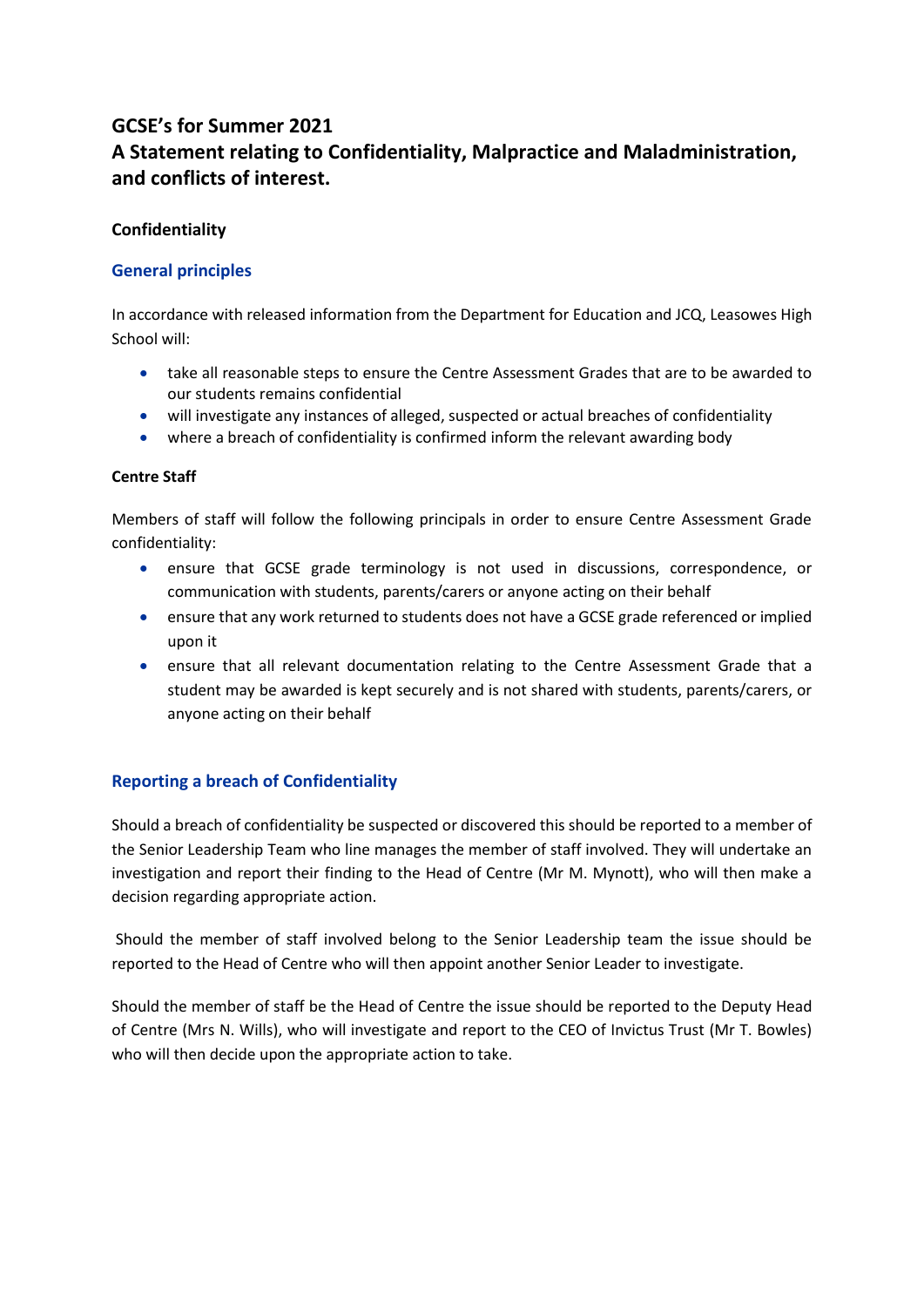### **Malpractice and Maladministration**

### **General principles**

In accordance with JCQ regulations, Leasowes High School will:

- take all reasonable steps to prevent the occurrence of any malpractice (which includes maladministration) before, during and after the determination of grades process
- inform the awarding body immediately of any alleged, suspected or actual incidents of malpractice or maladministration, involving a candidate or a member of staff, by completing the appropriate documentation, including:
	- $\circ$  the [JCQ M1 form](https://www.jcq.org.uk/exams-office/malpractice/) in a case of suspected candidate malpractice
	- $\circ$  the [JCQ M2 form](https://www.jcq.org.uk/exams-office/malpractice/) in a case of suspected malpractice/maladministration involving a member of centre staff
- as required by an awarding body, investigate any instances of alleged or suspected malpractice (which includes maladministration) in accordance with the JCQ publication [JCQ](https://www.jcq.org.uk/exams-office/malpractice/)  [Suspected Malpractice: Policies and Procedures 2020-2021](https://www.jcq.org.uk/exams-office/malpractice/) and provide such information and advice as the awarding body may reasonably require

*Where reference is made to candidates, this includes any private candidates accepted by the centre*

### **Reporting malpractice**

**Candidates** (or an individual acting on their behalf)

In accordance with [JCQ Guidance on the determination of grades for A/AS Levels and GCSEs for Summer 2021](https://www.jcq.org.uk/summer-2021-arrangements/) each candidate will be made aware of the evidence that is going to be used and understand that the range of evidence used to determine a grade is not negotiable through the 'Leasowes High School Student Assessment Record'.

Where a candidate might attempt to gain an unfair advantage during the centre's process on the determination of grades by, for example, submitting fabricated evidence or plagiarised work, or any other act deemed as malpractice in the [JCQ Suspected Malpractice: Policies and Procedures 2020-2021](https://www.jcq.org.uk/exams-office/malpractice/), Leasowes High School will submit a report of suspected candidate malpractice to the relevant awarding body.

Where a candidate, or an individual acting on their behalf such as a parent/carer, might try to influence grade decisions by applying pressure to the centre or any of its staff, Leasowes High School will keep and retain clear and reliable records of the circumstances and the steps taken, and make the candidate aware of the outcome. This will include a record that confirms the candidate had been made aware of the evidence that was going to be used and understand that the range of evidence used to determine a grade was not negotiable.

However, if a candidate or an individual acting on their behalf continues to inappropriately attempt to pressure centre staff, a report of suspected candidate malpractice will be submitted to the relevant awarding body.

A report will be submitted by completing the appropriate documentation as guided by the individual awarding body concerned, including the form [JCQ M1 Report of suspected candidate malpractice.](https://www.jcq.org.uk/exams-office/malpractice/)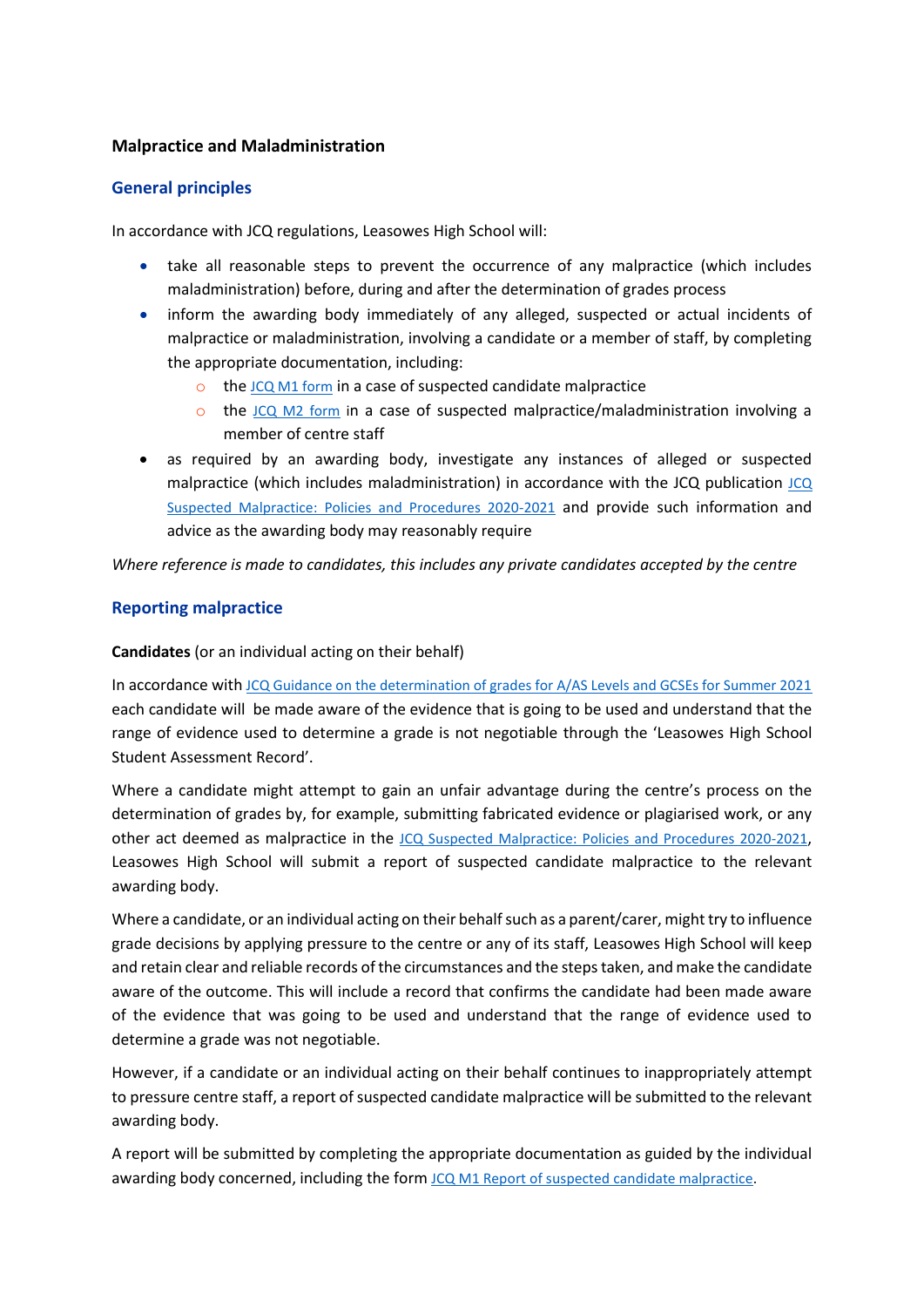- This form must be used by the head of the centre to notify the appropriate awarding body of an instance of suspected candidate malpractice in the conduct of examinations or assessments
- It can also be used to provide a report on investigations into instances of suspected malpractice
- In order to prevent the issue of erroneous results and certificates, it is essential that the awarding body concerned is notified immediately of instances of suspected candidate malpractice

### **Centre staff**

Leasowes High School will report any instances of potential malpractice (which includes maladministration) where any centre staff fail to follow the published requirements for determining grades.

Examples of potential malpractice taken from the [JCQ Guidance on the determination of grades for A/AS](https://www.jcq.org.uk/summer-2021-arrangements/)  [Levels and GCSEs for Summer 2021](https://www.jcq.org.uk/summer-2021-arrangements/) includes but is not limited to:

- Exam entries are created for students who had not studied the course of entry or had not been intended to enter for June 2021
- Grades created for students who have not been taught sufficient content to provide the basis for that grade
- A teacher deliberately and inappropriately disregarding the centre's published policy when determining grades
- A teacher fabricating evidence of candidate performance to support an inflated grade
- A teacher deliberately providing inappropriate levels of support before or during an assessment, including deliberate disclosure of mark schemes and assessment materials, to support an inflated grade
- A teacher intentionally submitting inflated grades
- A failure to retain evidence used in the determination of grades in accordance with the JCQ Grading guidance
- A systemic failure to follow the centre's policy in relation to the application of Access Arrangements or Special Consideration arrangements for students in relation to assessments used to determine grades
- A failure to take reasonable steps to authenticate student work
- A failure to appropriately manage Conflicts of Interest (COIs) within a centre
- A Head of Centre's failure to submit the required declaration when submitting their grades
- Grades being released to students (or their parents/carers) before the issue of results
- Failure to cooperate with an awarding body's quality assurance, appeal or investigation processes
- Grades being released to students (or their parents/carers) before the issue of results
- Failure to conduct a centre review or submit an appeal when requested to do so by a student

A report will be submitted by completing the appropriate documentation as guided by the individual awarding body concerned, including the form [JCQ M2 Notification of suspected malpractice /](https://www.jcq.org.uk/exams-office/malpractice/)  [maladministration involving centre staff.](https://www.jcq.org.uk/exams-office/malpractice/)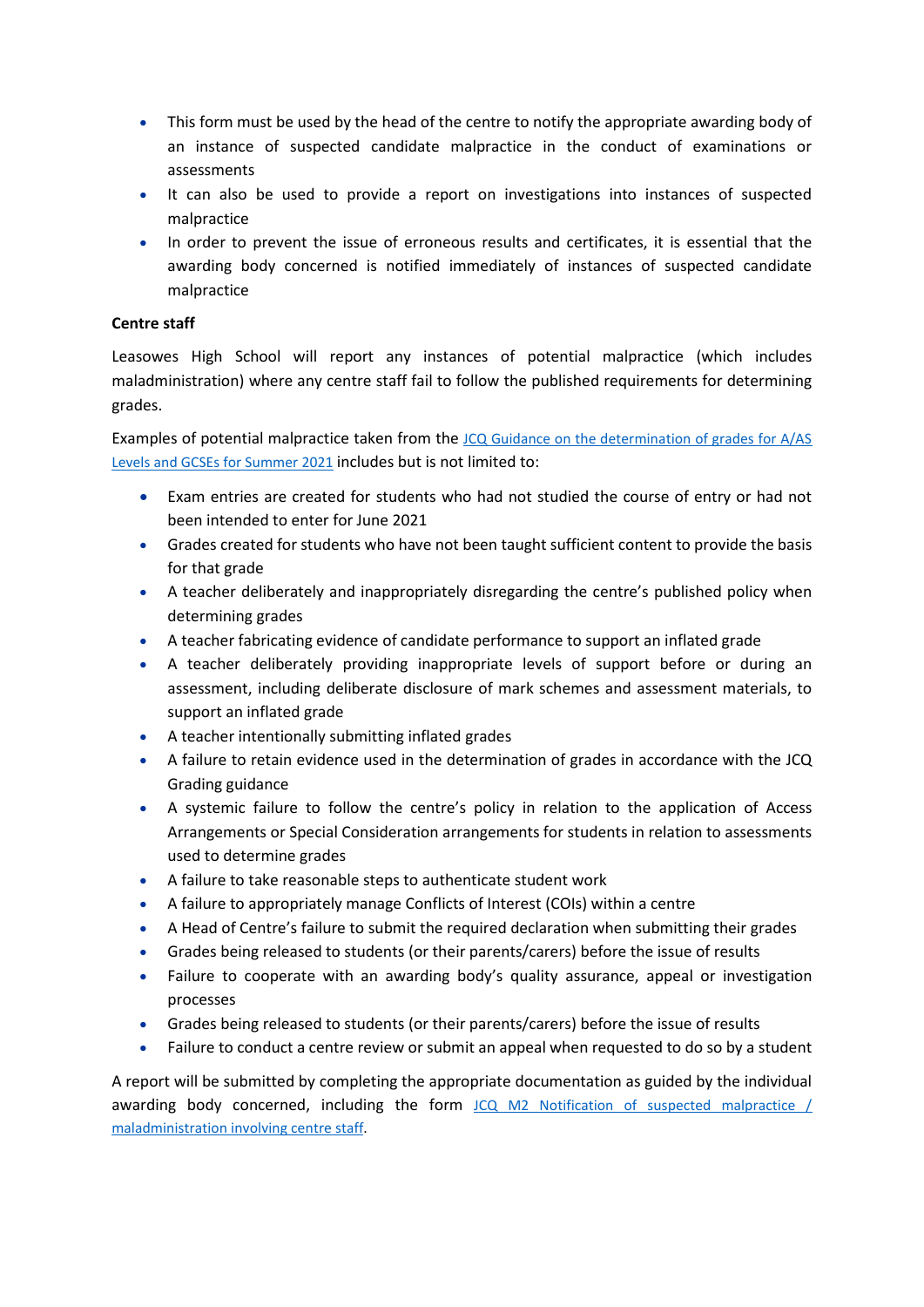- This form must be completed by the Head of Centre before an investigation commences to notify an awarding body of an instance of alleged, suspected or actual malpractice or maladministration
- The form must be completed and submitted to the appropriate awarding body immediately a suspicion is raised or an allegation received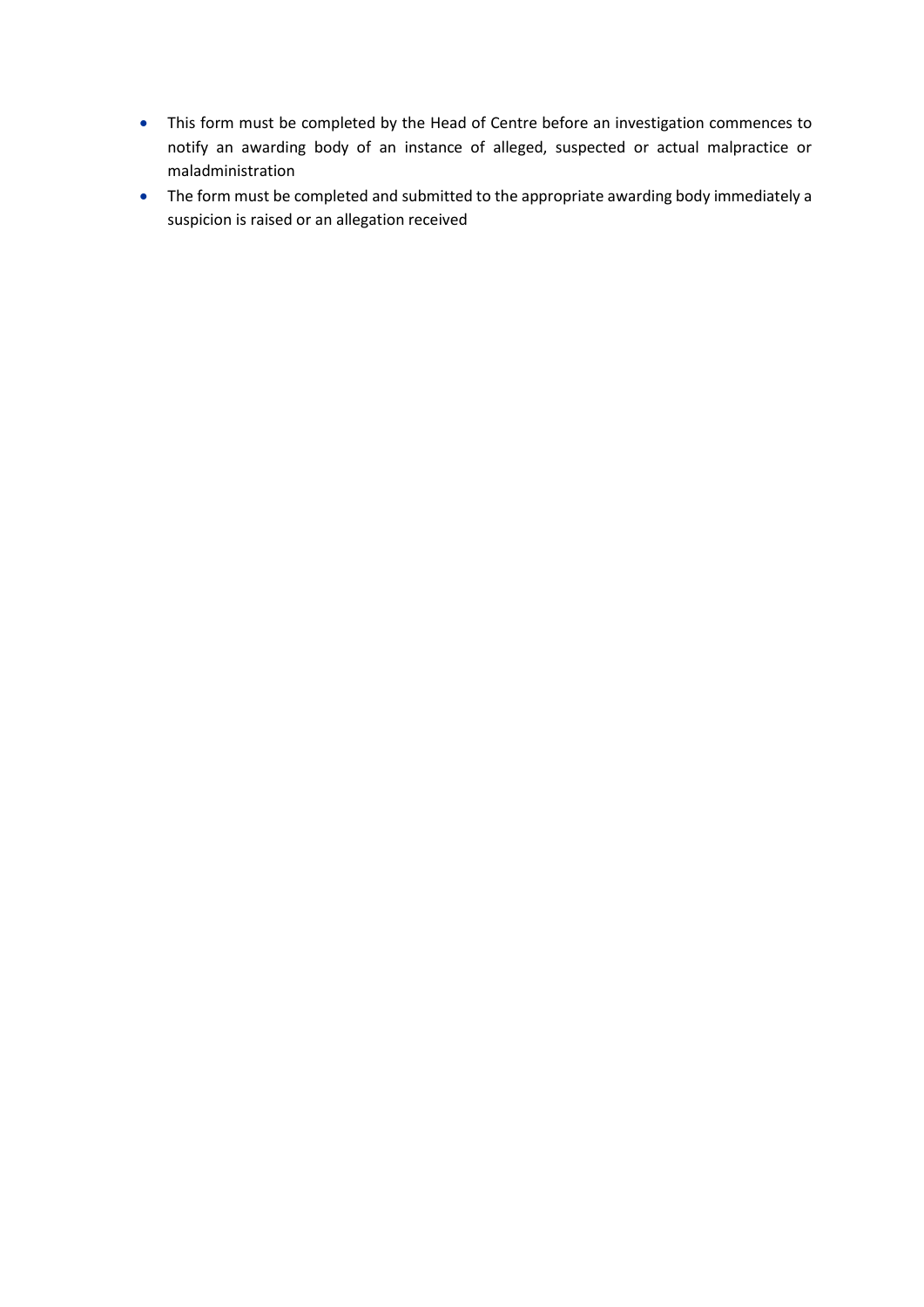## **Conflicts of Interest**

## **General principles**

A process is in place to collect any declaration of personal interest from all staff involved in the arrangements for Summer 2021 and to manage any potential conflicts of interest.

*Where reference is made to candidates, this includes any private candidates accepted by the centre*

### **Declaration process**

- A *Declaration of Personal Interest form* for Summer 2021 will be issued by Janet Davis (Exam Secretary) to all teaching staff
- Staff will be required to
	- (where applicable) declare no personal interest in any candidate
	- (where applicable) declare a personal interest in a candidate and identify and confirm their understanding of what a personal interest in a candidate relates to
	- role(s) in the arrangements
	- confirm awareness of the need to maintain the confidentiality of the grades and endorsements determined by the centre
	- return the completed declaration to Janet Davis by Friday 30<sup>th</sup> April 2021

## **Managing conflicts of interest**

- A *Conflict of Interest log* for Summer 2021will be maintained to record any potential conflicts of interest declared by centre staff
- The log will record the nature of potential conflict and a decision by Matthew Mynott (Headteacher), if this is deemed a potential risk to the integrity of the centre's assessments
- (where applicable) The log will record appropriate additional controls put in place to mitigate any potential risk to the integrity of the centre's assessments and to ensure fairness in later process reviews and appeals, carefully considering the need if to separate duties and personnel]

Individual awarding body instruction/guidance will be followed if there is any change (for Summer 2021) to their normal procedures for informing of conflicts of interest.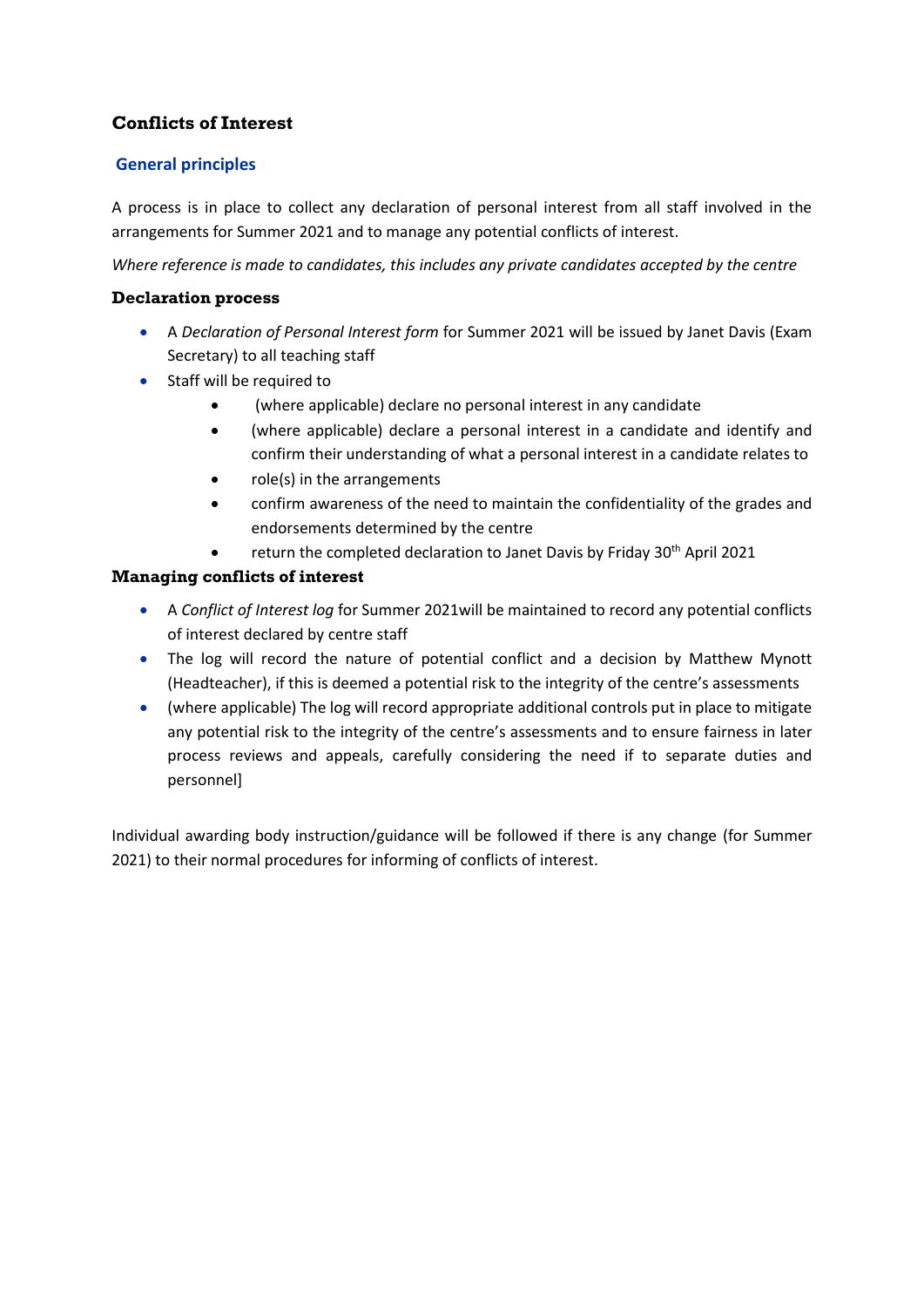## **Declaration of Personal Interest form – Summer 2021**

| Your name | Your job<br>role(s) |  |
|-----------|---------------------|--|
|-----------|---------------------|--|

#### This completed form must be returned to Janet Davis in person by Friday 30<sup>h</sup> April 2021

Confirm your understanding: (Please tick the box to confirm a statement)

 $\Box$  I understand that a personal interest relates to a candidate who is a member of my family (which includes step-family, foster family and similar close relationships) or close friends and their immediate family (e.g. son/daughter)

You must declare all statements that apply to you: (Please tick the box to confirm a statement)

- $\Box$  I have no personal interest in a candidate to declare
- $\Box$  I declare a personal interest in a candidate who is part of a class or cohort for whom I will be:
	- $\Box$  Determining teacher assessed grades including consideration of evidence and how that evidence informs these grades in accordance with our Centre Policy
	- $\Box$  Keeping records of any discussions with candidates around the evidence on which grades will be based
	- $\Box$  Producing assessment records that explain the determination of the final teacher assessed grades
	- $\Box$  Safely retaining copies of candidates' work and any mark records
	- $\Box$  Completing a Head of Department Checklist/declaration before submitting subject outcomes for internal standardisation
	- $\Box$  Involved in the internal quality assurance processes that are in place
	- $\square$  Collating grades for all classes/cohorts in preparation for submission to the awarding body/bodies
	- $\Box$  Inputting grades through the awarding body/bodies grade submission system/systems
	- $\Box$  Completing the Head of Centre declaration(s) to finalise the submission of grades
	- $\Box$  Involved in reviews of centre processes and the appeals process
	- $\Box$  Have access to CAGs or predicted grades that relate to CAGs prior to August 2021

(Where more than one related person, please complete a separate form)